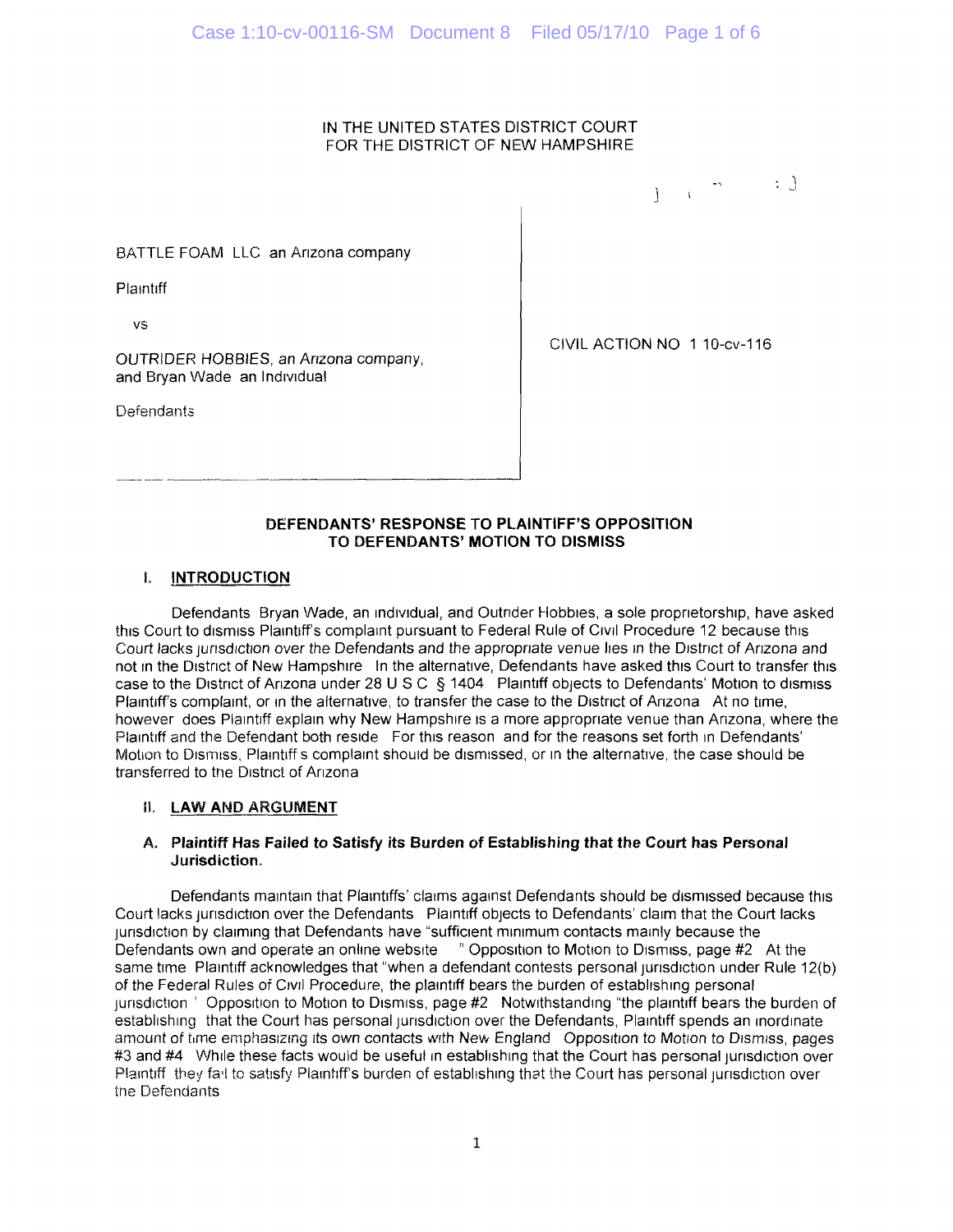In Plaintiff's Opposition to Motion to Dismiss, page #6, Plaintiff reminds the Court that it's ' analysis should focus on the whether the exercise of personal jurisdiction over Defendants is consistent with the due process clause " Plaintiff also acknowledges that whereas the Defendants are not residents of the state of New Hampshire, the Defendants should not be required to defend themselves in New Hampshire if doing so would offend "traditional notions of fair play and substantial justice " Opposition to Motion to Dismiss, page #7 In this case, Defendants have never done business in New Hampshire, Defendants lack the resources to defend themselves in New Hampshire and requiring Defendants to do so would cause undue hardship to Defendants and result in the shutting down of Defendants business, which is ultimately what Plaintiff hopes to accomplish Each of these outcomes would offend "traditional notions of fair play and substantial justice" in direct contradiction to the due process clause

In Plaintiff s Opposition to Motion to Dismiss, page #7, Plaintiff sets for a three part requirement for a finding of specific jurisdiction "To begin, the defendant must have purposeful 'minimum contacts' with the state Further, the exercise of jurisdiction must be 'reasonable' under the circumstances The third requirement is that the plaintiff's claims be related to the defendant's contacts " Notwithstanding Plaintiff sets forth the requirements for a finding of specific jurisdiction, Plaintiff has failed to establish that any of the above referenced requirements have been met

#### a Plaintiff Has Failed to Establish that Defendants Have Purposeful 'Minimum Contacts' with the State of New Hampshire.

Plaintiff spends a significant amount of time discussing the fact that Defendant, Outrider Hobbies, maintains a website on which it sells products that are similar to those sold by Plaintiff Plaintiff fails, however, to provide any proof that Defendants have purposeful 'minimum contacts' with the State of New Hampshire Instead, Plaintiff tries to mislead the Court regarding Defendants activities For example, on pages #9 and #10 of the Opposition to Motion to Dismiss, Plaintiff alleges that "Outrider Hobbies and Bryan Wade enter into contracts with customers all over the United States through their website and online store " Plaintiff then goes on to allege that "Defendants most likely have at least advertised their products" at "multiple trade shows throughout New Hampshire " Opposition to Motion to Dismiss, page #10 The fact is, however, that Plaintiff is unable to provide any proof regarding these allegations This is because Defendants have never done business in the State of New Hampshire, nor have the Defendants advertised their products in the State of New Hampshire Bryan Wade Declaration, Exhibit A

#### i.. Plaintiff Has Failed to Establish that the Exercise of Jurisdiction over Defendants Would be Reasonable.

On page #10 of the Opposition to Motion to Dismiss, Plaintiff argues that 'to not exercise jurisdiction over Outrider Hobbies and Bryan Wade would result in an unreasonable outcome that is not only unfair but contrary to the case law that has been adopted by this Court " Notwithstanding this assertion, however, Plaintiff fails to show how Plaintiff would be harmed if the Court refused to exercise jurisdiction over Defendants as Plaintiff could easily bring this case in Arizona, where Plaintiff and Defendants reside Not only has Plaintiff failed to show how Plaintiff would be harmed if the Court refused to exercise Jurisdiction, Plaintiff has also failed to establish that it would be reasonable for the Court to exercise jurisdiction over Defendants As set forth in Bryan Wade's Declaration, Exhibit A, Defendants have never had any contacts with the State of New Hampshire and Defendants have never advertised in the State of New Hampshire Therefore it would be unreasonable for the Court to exercise junsdiction over Defendants

e Plaintiff Has Failed to Establish that the Plaintiff's Claims are Related to Defendants' Contact with the State of New Hampshire.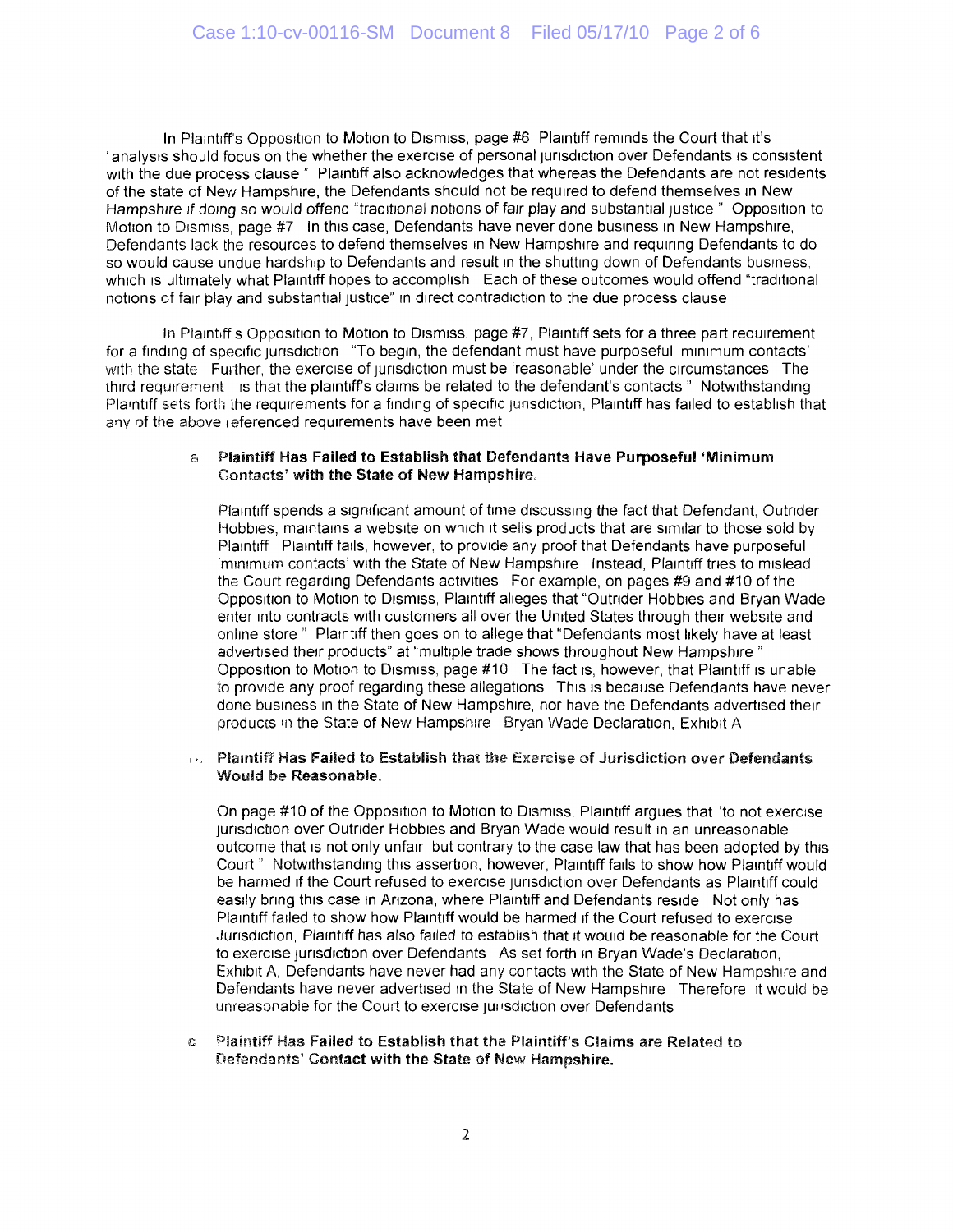On page #10 of the Opposition to Motion to Dismiss, Plaintiff alleges that it's "claims arise directly out of Defendants activities which are directed towards New Hampshire consumers and businesses and thus the claims are related to those activities " While Plaintiff has asserted trademark infringement and unfair competition claims against Defendants, Plaintiff has failed to establish that these claims are in any way related to Defendants' contact with the State of New Hampshire As set forth in Bryan Wade's Declaration, Exhibit A, Defendants have never had any contacts with the State of New Hampshire and Defendants have never advertised in the State of New Hampshire Therefore it would be unreasonable for the Court to exercise jurisdiction over Defendants since the Defendants have never had contact with the State of New Hampshire

## B The Pro Se Representation of Defendant Outrider Hobbies is Proper.

In conjunction with Plaintiff's attempts to put Defendants out of business, Plaintiff tries to mislead the Court into believing that Outrider Hobbies is a corporation and therefore it should have to hire an attorney to represent its interests in this matter Plaintiff does this by claiming on page #4 of the Opposition to Motion to Dismiss that "Defendant Outrider Hobbies is a de facto corporation While Plaintiff fails to explain what a 'de facto corporation" is, Plaintiff then proceeds on page #11 of the Opposition to Motion to Dismiss to cite various cases as well as the 'Pro Se Litigant Guide' which provide "that a corporation must be represented by licensed counsel' Despite Plaintiff's attempts to mislead the Court Outrider Hobbies is not a duly licensed corporation but is, in fact a sole proprietorship It is well settled that a sole proprietor can 'proceed pro se under section 1654<sup>'</sup> National Independent Theatre Exhibitors, Inc v Buena Vista Distribution Company, 748 F 2d 602 (11<sup>th</sup> Cir 1984) In 28 U S C § 1654, it states

' In all courts of the United States the parties may plead and conduct their own cases personally or by counsel as, by the rules of such courts, respectively, are permitted to manage and conduct causes therein "

Whereas Defendant, Outrider Hobbies, is not a corporation but a sole proprietorship, and whereas a sole proprietorship is not required to be represented by licensed counsel, the Court should not deny Defendants' motion due to improper representation and Defendant, Bryan Wade, should be allowed to continue to represent Outrider Hobbies as a pro se litigant

# C The District of New Hampshire is not the Proper Venue for this Dispute.

As set forth in Defendants' Motion, most of Defendant Outrider Hobbies' sales are in the Oisti ict of Arizona, most of the witnesses who will be able to give competent testimony are in the Distnct of Arizona all of Outrider Hobbies' employees, agents, and contractors reside in the District of Arizona and Plaintiff's employees, agents, and contractors reside in the District of Arizona Notwithstanding, Plaintiff devotes the majority of his time discussing why he believes that the Court can hear this case rather than focusing on whether the Court should hear this case A review of the three factors set forth by the Plaintiff below (see Opposition to Motion to Dismiss on page #12) clearly manifest that New Hampshire is not the proper venue for this dispute

# a. Convenience of the Parties.

Notwithstanding the fact that the Plaintiff acknowledges that the Court should consider the convenience of the parties when considering where the proper venue is for a dispute to be heard, Plaintiff fails to indicate why New Hampshire would be a convenient forum for Defendants Instead, Plaintiff asserts that New Hampshire is more convenient for Plaintiff because Plaintiff has done business in the state and that is where Plaintiff's counsel happens to reside Plaintiff then goes on to argue that it would be inconvenient for Plaintiff to have to seek ccunsel in another venue Despite Plaintiffs claims that any other venue would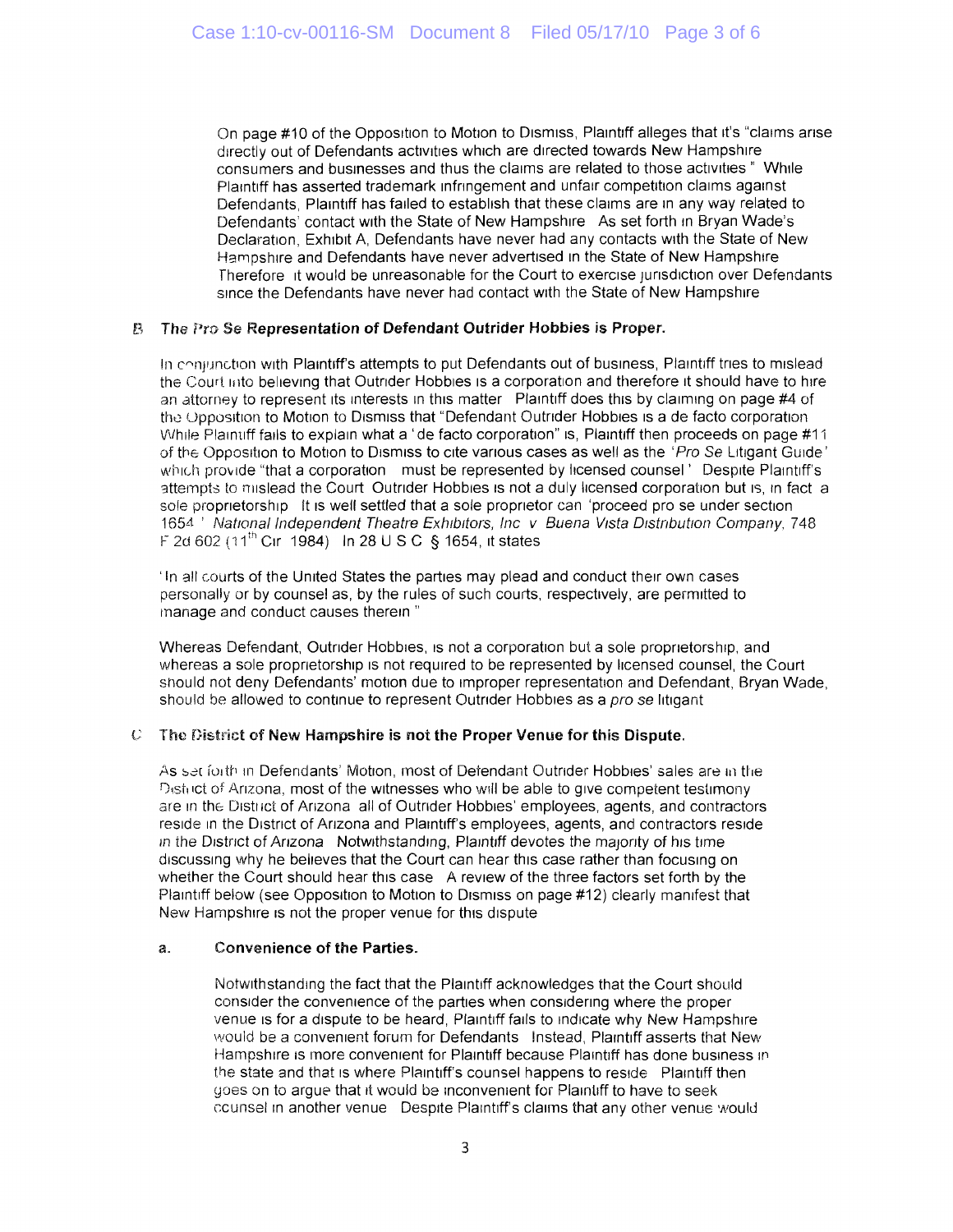be inconvenient for Plaintiff, Defendants are aware that Plaintiff has retained Arizona counsel in the past in connection with other legal matters involving Defendant Bryan Wade and therefore it is unlikely that Plaintiff would be inconvenienced if Plaintiff was required to hire Arizona counsel Bryan Wade Declaration, Exhibit A On the other hand, it is clear that New Hampshire would be a huge inconvenience for the Defendants Defendant Bryan Wade, is employed full time as a customer service representative and also works as a process server, in addition to operating Outrider Hobbies To require him to travel back and forth to New Hampshire to defend himself in the case would not only be inconvenient but it would seriously jeopardize his ability to keep his job and support his family which would not be the situation if this case was being adjudicated in Arizona Bryan Wade Declaration, Exhibit A

#### b **Convenience of the Witnesses.**

Notwithstanding the fact that the Plaintiff acknowledges that the Court should consider the convenience of the witnesses when considering where the proper venue is for a dispute to be heard, Plaintiff fails to show how New Hampshire would be convenient for any of the potential witnesses in this case Some of the potential witnesses that Defendants would call would include the owner of the laser where Defendant manufactures his products, the laser manufacturer that advised Defendant Bryan Wade on how to cut foam using a laser and Romeo Filip, the owner of Battle Foam, LLC all of whom reside in Arizona

While Plaintiff claims that there is a potential witness in this case that resides in Ohio, e-mails to this individual at the address listed in the correspondence attached to the Complaint as Exhibit E have gone unanswered, phone calls to the same individual's cell phone have either gone unanswered or resulted in him hanging up the phone at the mention of the name Romeo Filip the owner of Battle Foam, LLC, and voice messages left for this individual have not been returned Bryan Wade Declaration, Exhibit A There is also the odd coincidence that the individual listed in the correspondence attached to the Complaint as Exhibit E is also listed as a user of bats that are produced by Romeo Filip's other company, Diablo Bats Bryan Wade Declaration, Exhibit A In fact, within 24 hours of pointing out to Plaintiffs counsel that this witness was also listed on Plaintiff's Diablo Bats website, the name Jim Kavounas was removed as a usei although his testimonial under the name Jim K was not removed Bryan Wade Declaration Exhibit A Finally Defendants have no record of ever having done business with or received any correspondence from Jim Kavounas Bryan Wade Declaration, Exhibit A Based on these facts, it can only be assumed that either this mystery witness does not in fact exist, or that that the supposed witness will not be testifying in connection with this case

#### c. **The Interest of Justice.**

Notwithstanding the fact that the Plaintiff acknowledges that the Court should consider the interest of justice when considering where the proper venue is for a dispute to be heard, Plaintiff fails to show how justice would be served by having this case heard in New Hampshire Based on the convenience of the parties as well as the witnesses, it is clear that Plaintiff would not be harmed by having this case heard in the District of Arizona In fact, having this case heard in the District of Arizona would ensure that justice is meted out equally to all of the parties involved and that the case can be permitted to proceed in a more expeditious manner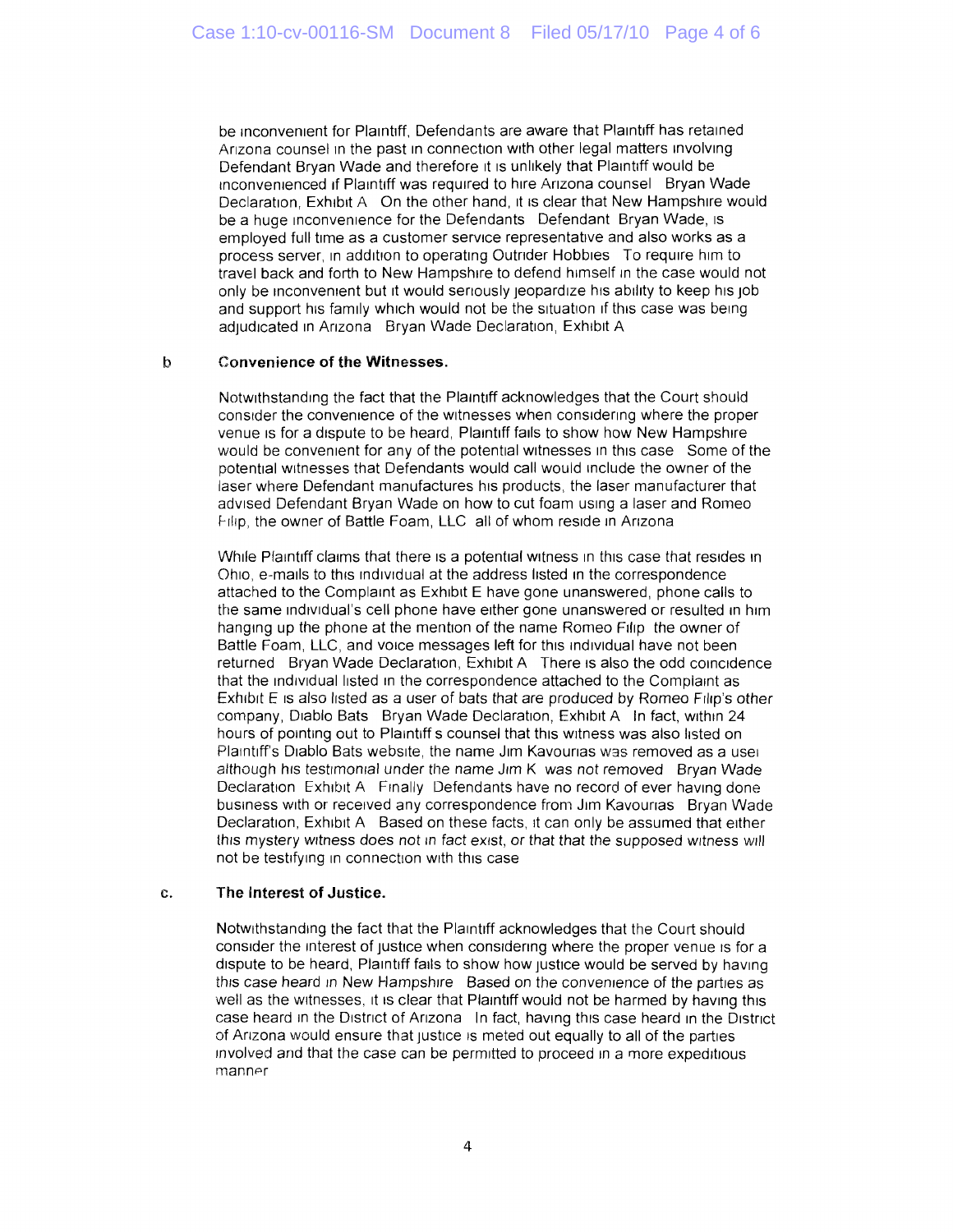## **III.** CONCLUSION

For the reasons stated above, and for those stated in Defendants' original Motion to Dismiss for Lack of Jurisdiction and Improper Venue or, in the Alternative, to Transfer Pursuant to 28 U S C § 1404, Defendants respectfully request that this Court grant its Motion

DATED this 14th date of May 2010 at Queen Creek, Arizona

'cv l o

Bryap<sup><</sup>Wade, Defendant Pro Se www outnderhobbies com 1713 E Bradstock Way Queen Creek, AZ 85140 (602) 405-6043